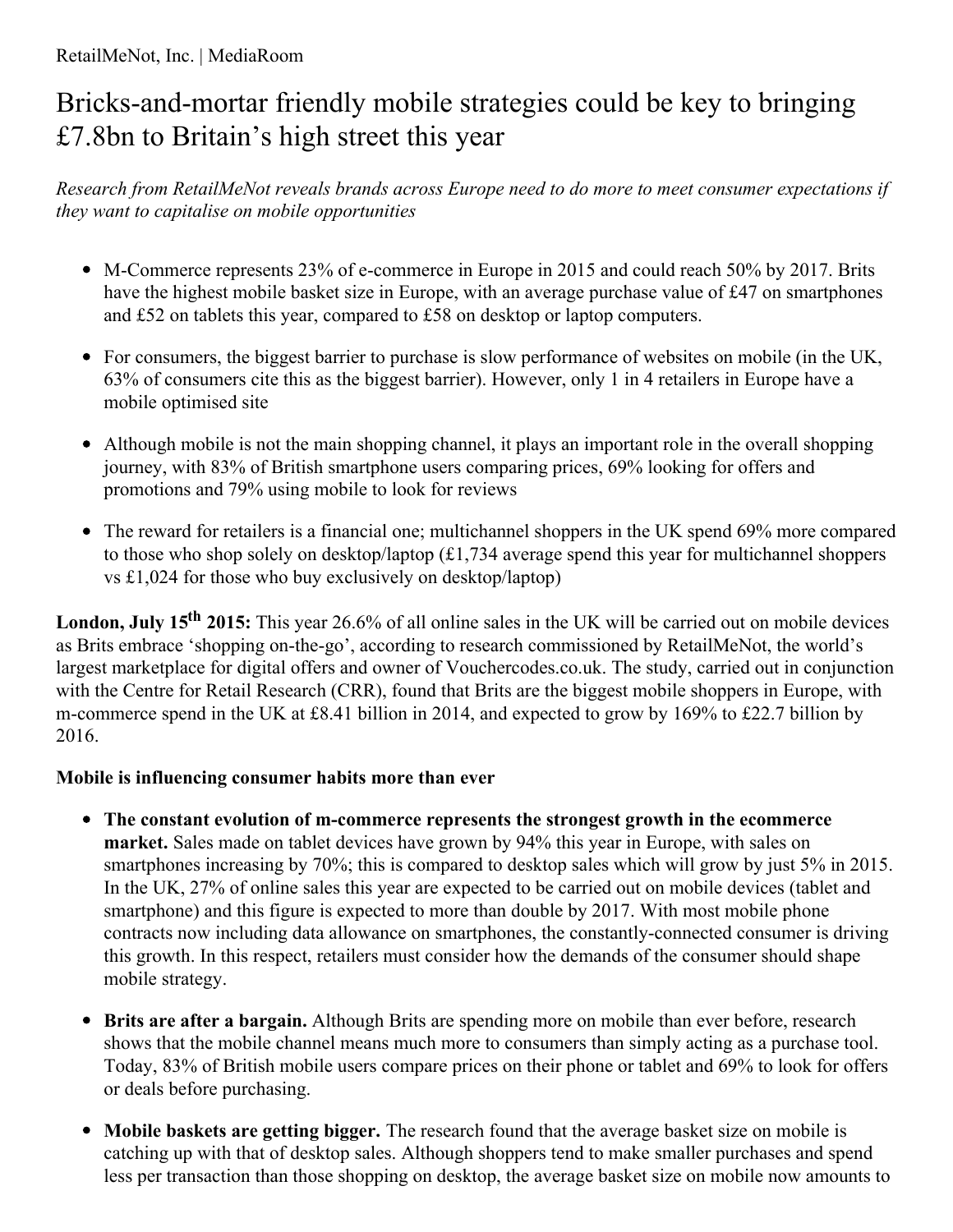£49 compared to £58 on desktop in the UK and mobile shoppers tend to buy more frequently. The most popular purchases on mobile are digital downloads (32%), fashion (27%) and entertainment media such as books or DVDs (23%).

### **Retailers must look to develop more mobile-centric strategies**

As the evolution of mobile continues, consumers are becoming increasingly demanding in what they expect from a retailer. Retailers need to take these expectations seriously if they are to capture the potential sales on mobile.

- **Site optimisation on mobile is the main challenge for retailers.** 63% of Brits say a slow-loading site on mobile is a barrier to purchase and almost half (48%) will be put off a purchase if the screen is not mobile-responsive. However, today, fewer than a third of retailers in the UK (31%) claim to have a mobile-friendly website, which means that retailers risk losing a huge proportion of potential sales as consumers switch off. By having a mobile-optimized website, retailers can ensure they respond to other demands from consumers, such as providing a 360 degree view of an object or information on secure payments.
- **To app, or not to app?** That is the question that many retailers are asking themselves. Apps have high  $\bullet$ potential for those with a very engaged user base, as an extension to their mobile site. App-users make fewer purchase (18.2% of purchases in the UK), but they do spend on average 68% more than non-app users, which shows the extent to which retailers can potentially benefit from a successful app strategy.
- **Bricks and Mortar stores need to become mobile friendly.** It's not only the website that consumers demand to become better adapted for mobile, but high street stores must align their strategy with the new consumer demands, such as checking availabilities/making reservations on mobile (40%) or mobile loyalty programs (40%). 43% of UK consumers said they would spend more in mobile friendly stores which could bring an additional revenue of £7.8bn pounds  $[1]$  to British high street retailers.
- **Consumers want personalised offers.** By sending a digital offer to a mobile device, retailers can also  $\bullet$ capture significant in-store sales. In 2015, £230 billion worth of vouchers will be issued in Europe, with this figure estimated at £70 billion in the UK. This takes the total value of redeemed vouchers in Europe to £2.1 million, according to the CRR estimates. 40% of Brits surveyed said they appreciate having relevant and targeted offers sent directly to their mobile device so they can then redeem this instore. By making the move from digital commerce to brick and mortar sales sleeker for both the merchant and consumer, retailers will hear the ring of the tills.

**Giulio Montemagno, SVP & GM International, RetailMeNot says,** "*Doubling down focus and investments in mobile commerce is more important than ever for retailers: research shows that providing a great mobile experience is a highly ef ective way to generate customer loyalty. The development of mcommerce is not simply a technology development, but a secular change in the consumers' consumption patterns and therefore should be a change in any retailer's mindset."*

*Mobile devices have become an ever more important part in the discovery phase of shopping and retailers* who do not adapt their services risk losing out to more innovative competitors. If the biggest barrier for *consumers is the unsatisfactory performance of mobile sites, this presents a huge opportunity for retailers to integrate mobile into their strategy and see mobile sales boom. Consumers already feel more confident with* the idea of buying on mobile this year than they did in 2014; we must keep the momentum and continue to *adapt in step with consumers, rather than simply following them."*